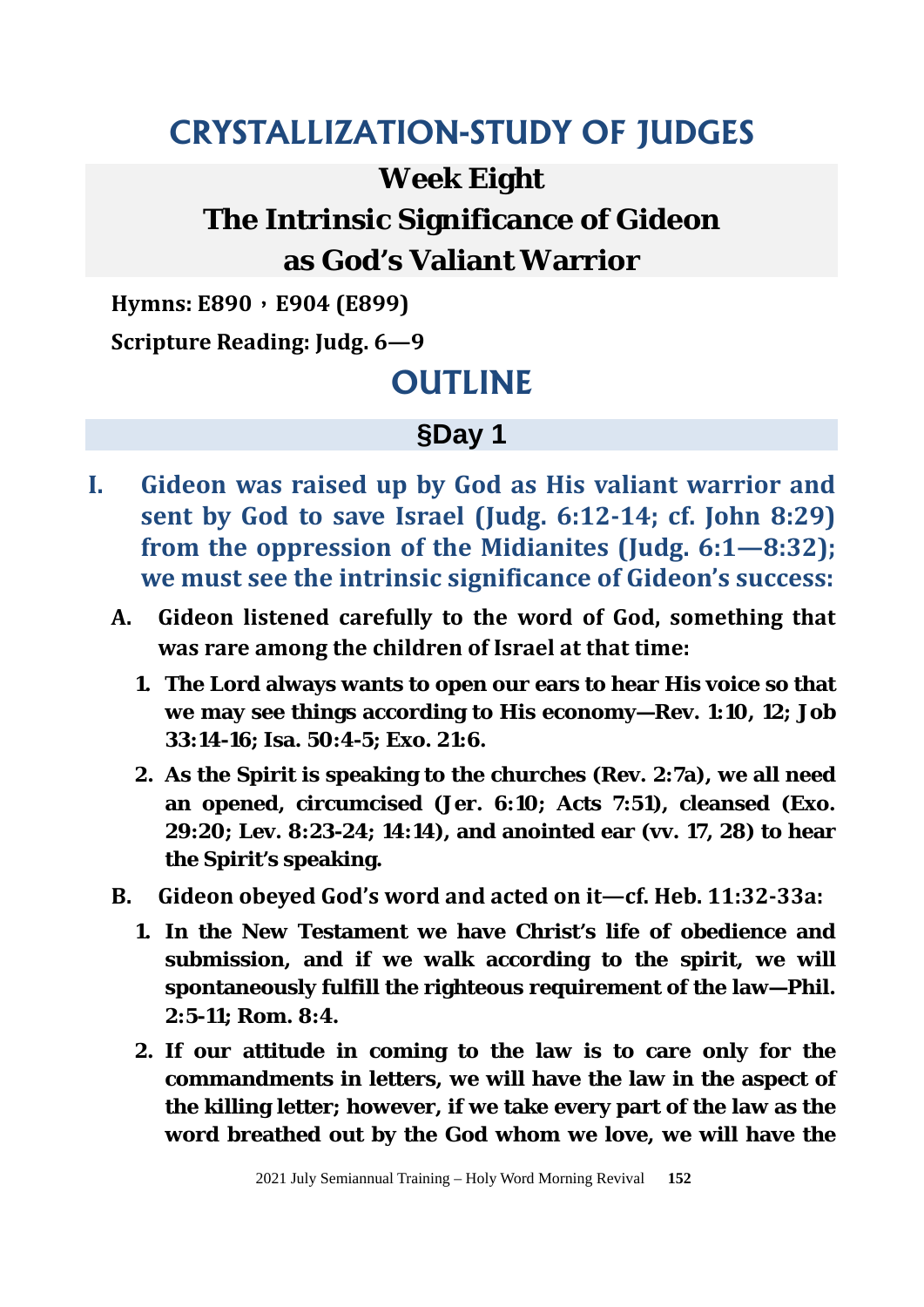**law in the aspect of the life-giving Spirit; then the law will function to dispense God Himself as life into us as His loving seekers—Psa. 119:25, 116, 130; 2 Cor. 3:6; 2 Tim. 3:16-17.**

#### **§Day 2**

- **3. To be vital is to be living and active by being filled with the Spirit inwardly and outwardly and by preaching the gospel and teaching the truths at any time and in any place by diving into the Word for the increase and propagation of the Lord—Dan. 11:32b; Acts 13:52; 4:8, 31; 13:9; 2:38; 5:32b; 2 Tim. 4:1-2.**
- **C. Gideon tore down the altar of Baal (the chief male god of the Canaanites) and cut down the Asherah (the chief female goddess); this touched God's heart because God hated the idols, which He regarded as men with whom His wife Israel had committed harlotry; intrinsically, an idol is anything within us that we love more than the Lord and that replaces the Lord in our life—Judg. 6:25-28; Ezek. 14:1-3.**
- **D. By tearing down the altar of Baal and cutting down the Asherah that belonged to his father, Gideon sacrificed his relationship with his father and his enjoyment of society to follow Jehovah; for Gideon to do such a thing required that he sacrifice his own interests, and his sacrifice was a strong factor of his success—Judg. 6:28-32.**
- **E. As a result of the above four factors, Gideon received a reward—the economical Spirit came upon him (v. 34); hence, he became powerful and with only three hundred men defeated two princes and two kings, who had people "like a locust swarm in number" and "camels…without number" (v. 5; 7:25; 8:10-12); with Gideon we have a picture of a man who lived in union with God, a God-man, to fulfill God's word and to carry out God's economy.**

### **§Day 3**

**II. The selection of the overcomers is seen with God's**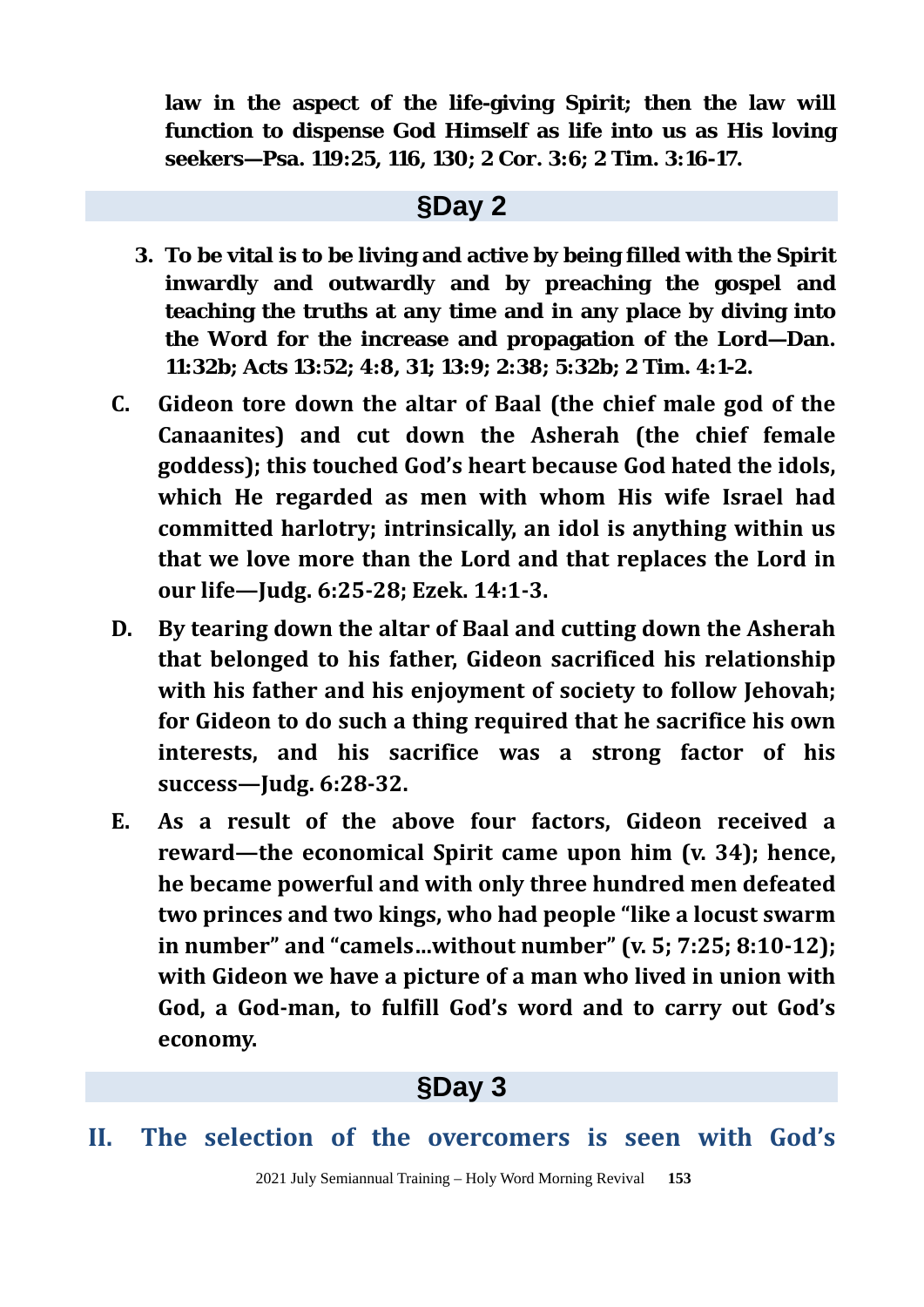**selection of Gideon and the three hundred men to fight with him to defeat the Midianites—6:1-6, 11-35; 7:1-8, 19-25; 8:1-4:**

- **A. The account of Gideon shows us how to be an overcomer:**
	- **1. We must know the self, realizing ourselves to be the least—6:15; Eph. 3:8; Matt. 20:27-28; Gal. 6:3.**
	- **2. We must see the heavenly vision of Christ as the centrality and universality of God's eternal economy—Judg. 6:12; Acts 26:16-22; Col. 1:17b, 18b; 1 Tim. 1:3-4; Phil. 3:8, 10.**
	- **3. We must offer up ourselves to God as a living sacrifice according to His good, well-pleasing, and perfect will to have the reality and living of the Body of Christ (Rom. 12:1-5; cf. Judg. 6:21-24); we must be those who hear and answer the Lord's call in Revelation 2 and 3 for the overcomers—2:7, 11, 17, 26-28; 3:5, 12, 20-21; Hymns, #894.**
	- **4. We must tear down the idols in our heart, in our life, and in our work for the Lord's testimony, realizing that on the one hand, God leads us into the enjoyment of Christ as life, light, and power, and on the other hand, God is faithful to allow us to have financial difficulties, emotional sufferings, physical sufferings, and the loss of natural goodness in order that we would take Christ as our satisfaction, be filled with Christ, and allow Him to have the first place in all things—Judg. 6:25-28; John 10:10; 8:12; 2 Tim. 2:1; Col. 1:17b, 18b; 1 John 5:21; Job 22:24-26; Matt. 10:35-39; 2 Cor. 12:7-9; Job 1:1, 22; 2:9-10; 3:1, 11; 2 Cor. 4:5; 1 Cor. 2:2.**

#### **§Day 4**

- **B. How the overcomers are selected is seen with the selection of the three hundred; by telling Gideon that he had too many people, God was indicating that He would fight for Israel; the first selection resulted in twenty-two thousand leaving:**
	- **1. Those who left wanted to glorify themselves—Judg. 7:1-2; John 5:41, 44.**
	- **2. Those who left were fearful and afraid—Judg. 7:3; Matt. 25:25; cf.**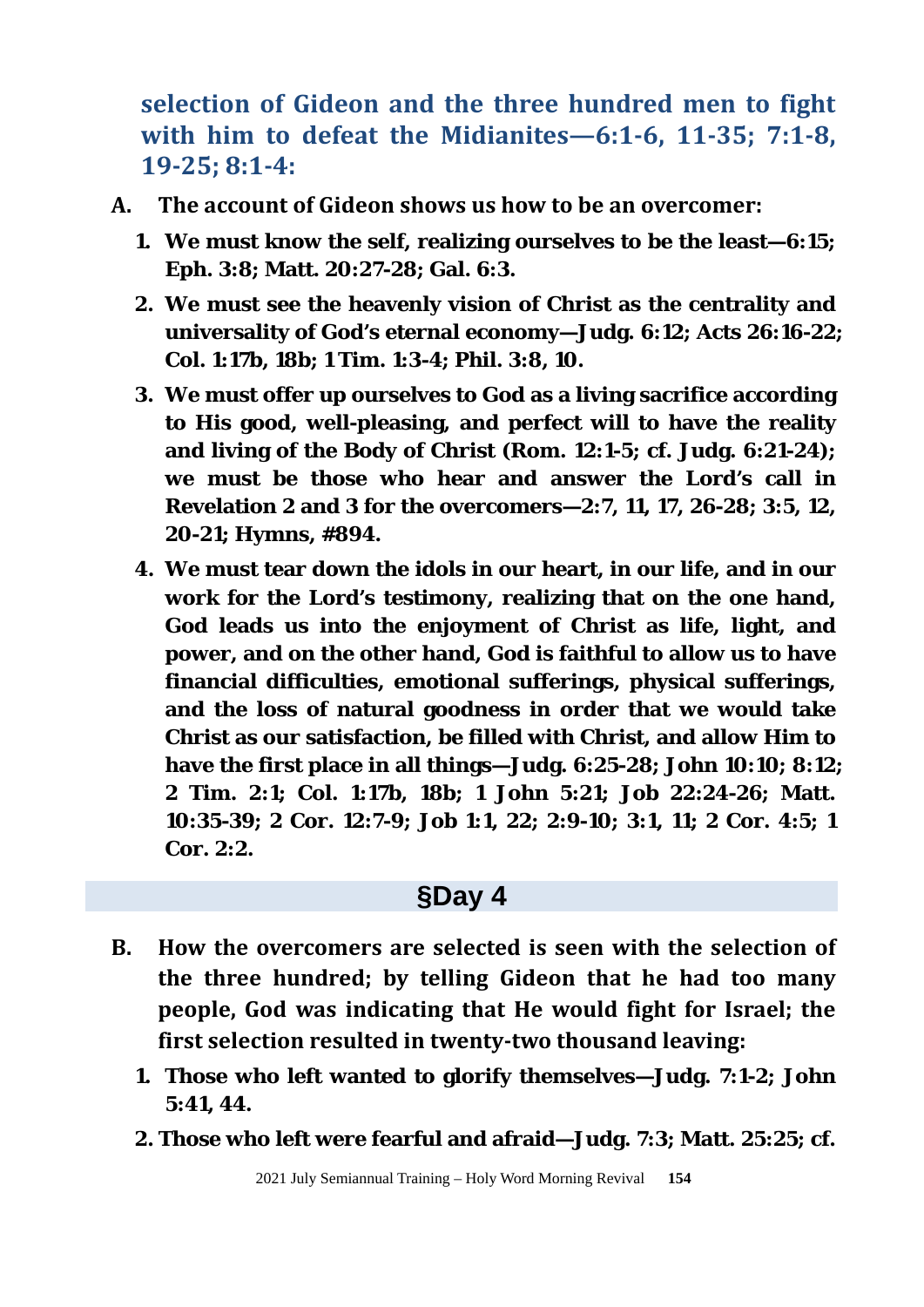**Deut. 20:5-8.**

- **C. The second selection was determined by how the people drank; those who drank directly with their mouth were eliminated by God; those who drank by bringing water in their hand to their mouth were selected by God because they were self-denying persons; by drinking in this way, they were able to watch diligently for any attack by the enemy—Judg. 7:4-6:** 
	- **1. Those who have the chance to indulge themselves but will not do so are self-denying persons who have been dealt with by the cross, sacrificing their personal rest and comfort for the sake of God's purpose in the day of His warfare—v. 7; Psa. 110:3.**
	- **2. The overcomers are absolute for God's glory and are afraid of nothing except offending the Lord and losing His presence (Exo. 33:14-16); they allow the cross to deal with the self (1 John 3:8; Heb. 2:14; Rom. 6:23; Gal. 2:20).**

#### **§Day 5**

- **D. God gave Gideon three hundred men and made them one body, signified by a "round loaf of barley bread" tumbling through the camp of the Midianites for their defeat and God's victory—Judg. 7:9-25:** 
	- **1. Gideon and his men moved and acted together in one accord as one man, signifying the oneness in the Spirit and the living in the Body; they were blended together in resurrection, signified by barley, the first-ripe grain (6:16; 2 Sam. 21:9; Lev. 23:10; 1 Cor. 15:20), to be one bread, signifying the church (10:17).**
	- **2. Paul's thought of the church being one bread was taken from the Old Testament with the meal offering (Lev. 2:4-5); we are the many grains (John 12:24) so that we may be ground into fine flour mingled with oil for making the cake, the bread, of the church (1 Cor. 12:24-25).**
	- **3. All the co-workers and elders should shepherd one another and love one another to be a model of the Body life, a model of those who are learning to be tempered, blended, and crossed out in order to do everything by the Spirit to dispense Christ into one**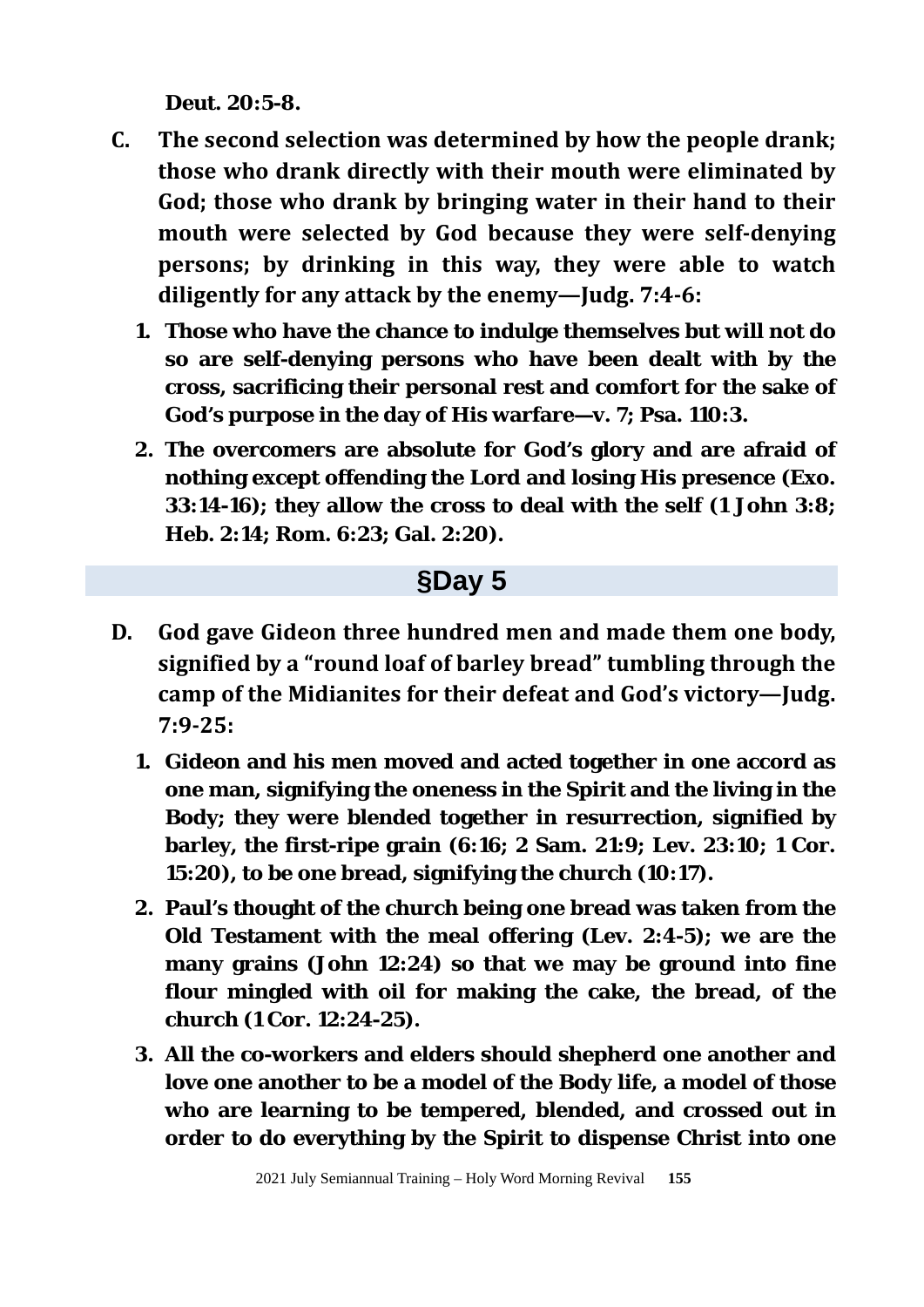**another for the practical Body life—Rom. 12:1-5; cf. 2 Chron. 1:10.**

- **E. Gideon and his three hundred men fought the battle and labored, yet the whole congregation chased the enemy and reaped the harvest, signifying that when we overcome, the whole Body is revived until Jehovah as peace, Jehovah-shalom (Judg. 6:24), reigns on the earth—7:22-25; 8:1-4; Col. 1:24; Psa. 128:5; Isa. 32:17; 66:12.**
- **F. As Gideon and his men were pursuing the kings of Midian, they were "weary yet pursuing" (Judg. 8:4b); because we have received God's mercy to minister and live in the reality of God's eternal economy, we do not lose heart (2 Cor. 4:1, 16-18); we may labor to the point of exhaustion, but our labor is according to God's operation, which operates in us in power (Col. 1:28-29; 1 Cor. 15:58).**

### **§Day 6**

### **III. We must see the intrinsic significance of the secret of Gideon's failure:**

- **A. First, Gideon was not kind; he killed those countrymen who did not support him (Judg. 8:16-17), breaking the sixth commandment of God (Exo. 20:13); Christ as the kindness of God led us to repentance (Rom. 2:4; Titus 3:4; Eph. 2:7).**
- **B. Second, he indulged in the lust of the flesh (cf. Gal. 5:16; Rom. 8:4), not exercising any restriction over his fleshly lust; this is indicated by Judges 8:30, which tells us that Gideon had seventy sons, "for he had many wives"; in addition, his concubine who was in Shechem also bore him a son (v. 31); by this Gideon broke the seventh commandment (Exo. 20:14).**
- **C. Third, although Gideon did a good thing in refusing to rule over the people (Judg. 8:22-23), he coveted the spoil of his people (their golden earrings), thereby breaking the tenth commandment, and they surrendered it to him; Gideon made**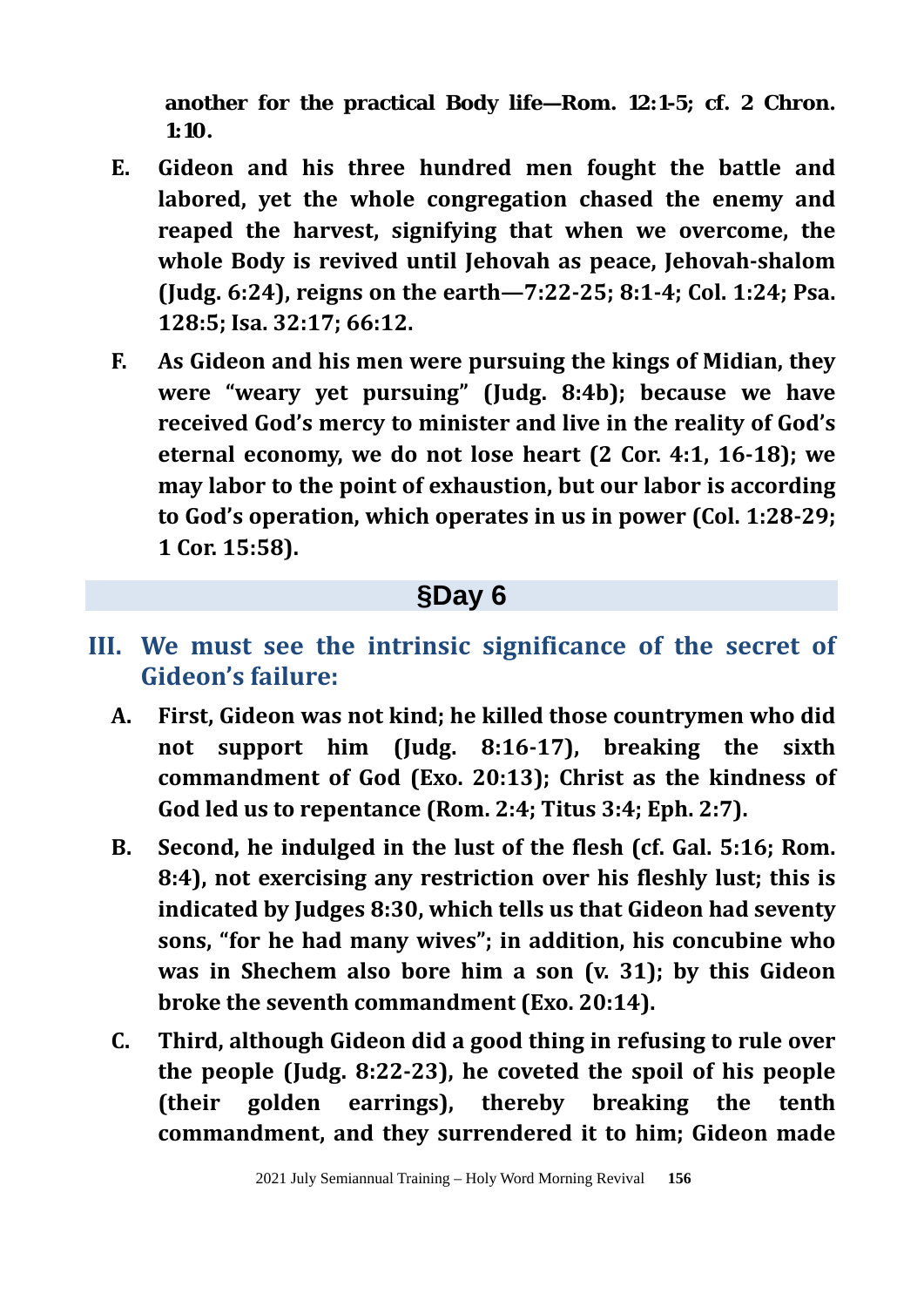**an ephod with the gold he had taken from the people, and this ephod became an idol to the children of Israel (vv. 24-27; Exo. 32:1-4 and footnote 1 on v. 2); as a result, Gideon's family and the entire society of Israel were corrupted.**

- **D. Judges is a book concerning the enjoyment of the good land, which is a type of Christ; Gideon's success indicates the gaining of an excellent opportunity to enjoy Christ, but his failure indicates the losing of the opportunity to enjoy Christ.**
- **IV. Gideon's indulgence in sex and his greediness for gold led to idolatry; greediness is idolatry (Col. 3:5), and both fornication and greediness are linked to idol worship (Eph. 5:5); his failure shows us that we need to exercise strict control in dealing with the matters of sex and wealth:**
	- **A. Even King Solomon, who was glorified in the kingdom of Israel with the splendor of that kingdom at its highest peak (1 Kings 4:34; 8:10-11) and began as a God-fearing and God-loving person, eventually became an idol worshipper through his many foreign wives (11:1-13; see footnote 1 on v. 43).**
	- **B. After Gideon died, Israel's degradation was initiated in their forsaking of Jehovah their God and their worshipping the idols of the Canaanites, which issued in their indulgence in fleshly lust; also, the son of Gideon's concubine, Abimelech, slew seventy of Gideon's other sons, whereas Jotham, another son, escaped—Judg. 8:33—9:57.**
	- **C. Jotham boldly declared a parable of Abimelech's reign as the reign of the bramble versus those who are like olive trees, fig trees, and vine trees, who reject ambition and become a channel of supply to God's people (vv. 8-13); God repaid the evil of Abimelech (vv. 14-55), which he had done to his father by slaying his seventy brothers; and God brought all the evil of the men of Shechem back upon their own heads, and the curse of Jotham the son of Jerubbaal (Gideon—6:32) came upon them**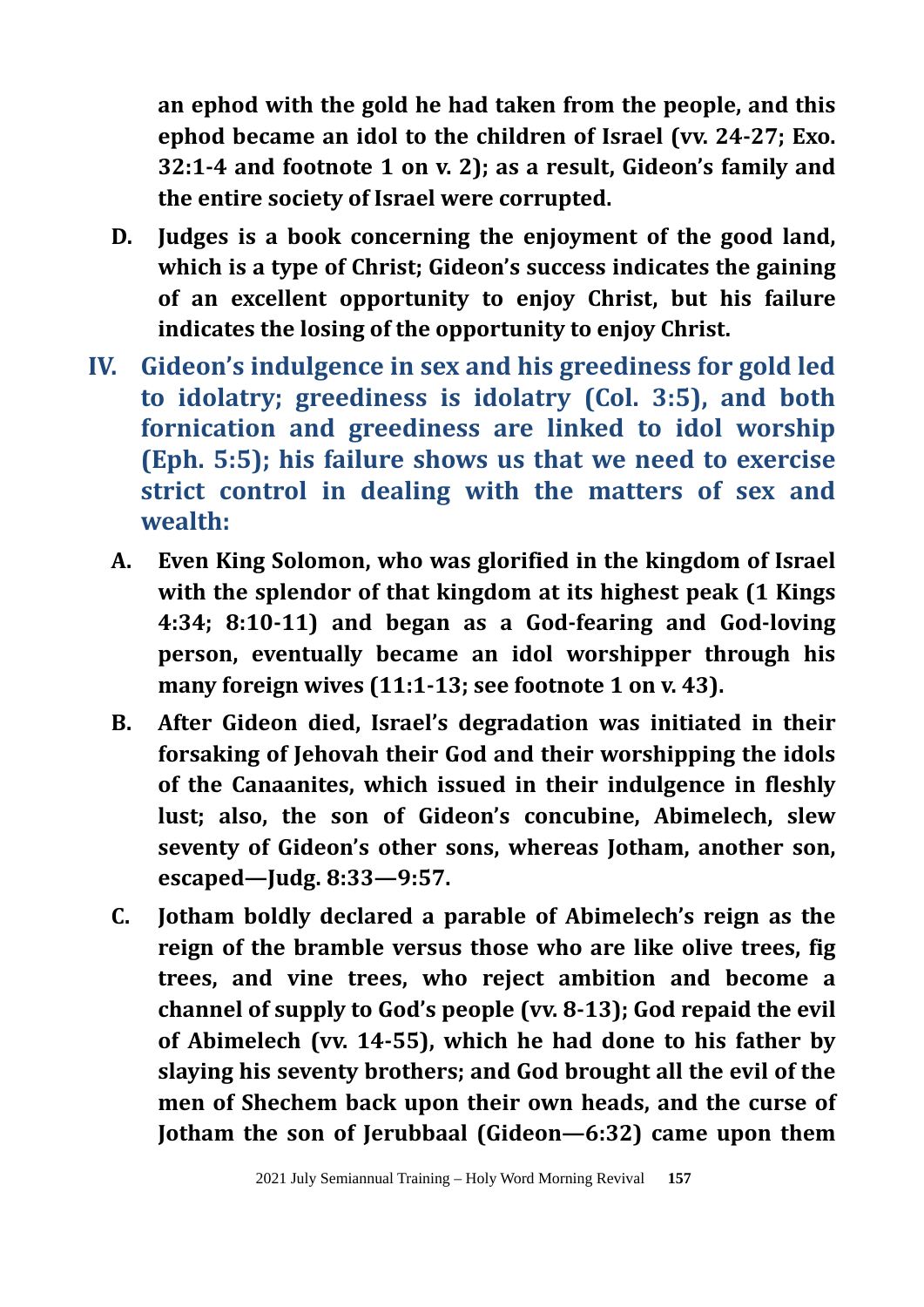**(9:56-57).** 

- **D. In Gideon's success he joined himself to God, but in his failure he joined himself to Satan; to forsake God and join with Satan is to enter into the intrinsic ambition within this evil one—Isa. 14:13-14.**
- **E. We have no right to divorce the Lord and no reason to forsake Him; we must take Him, love Him, honor Him, respect Him, regard Him, exalt Him, and cling to Him, rejecting Satan to the uttermost; then we will be blessed; blessed is everyone—nation, society, group, and individual—whose Lord, Head, King, and Husband is Jehovah—Psa. 33:12.**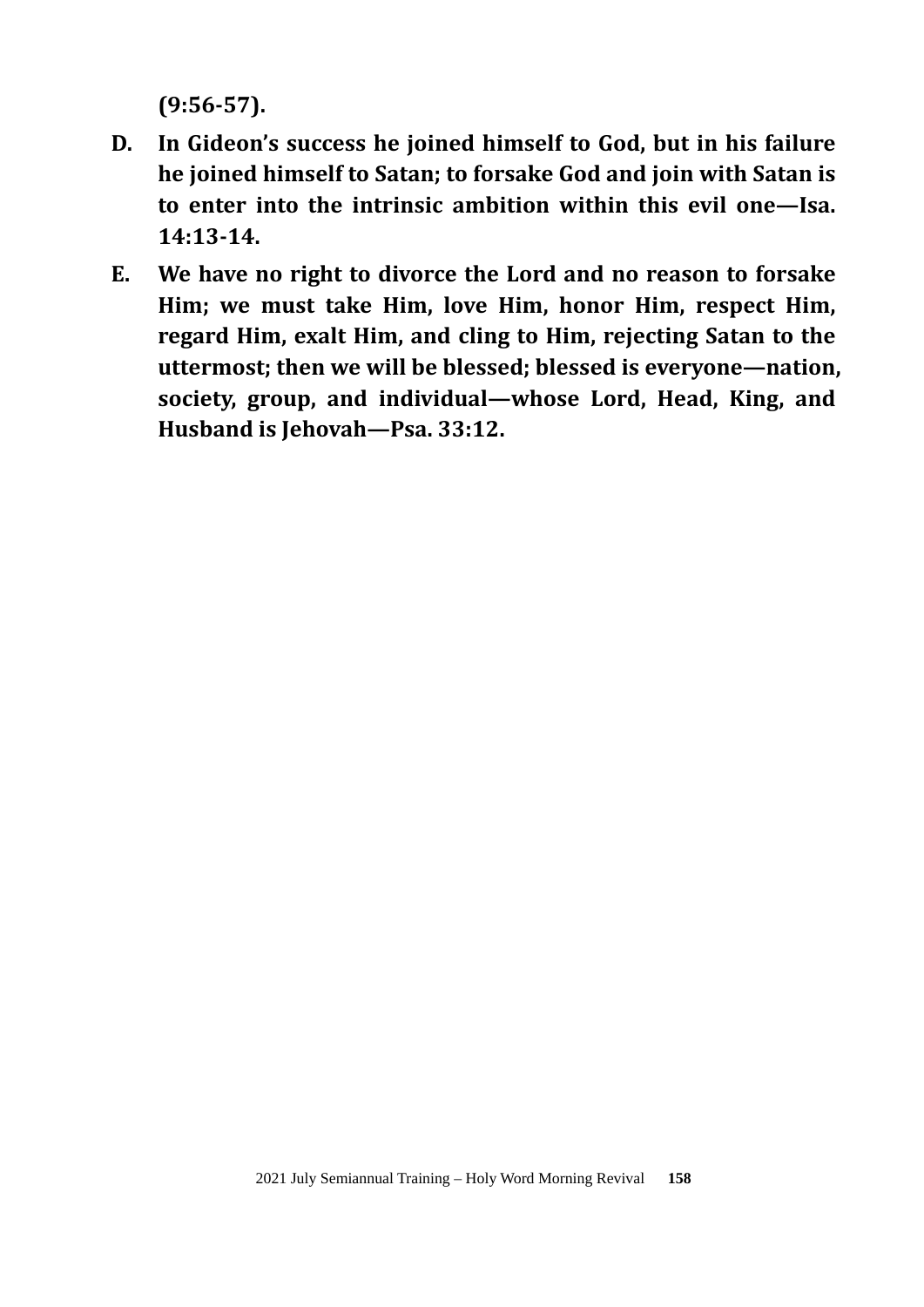#### **Morning Nourishment**

#### **Judg. 6:12 And the Angel of Jehovah appeared to him and said to him, Jehovah is with you, valiant warrior.**

#### **Rev. 2:7 He who has an ear, let him hear what the Spirit says to the churches…**

The intrinsic significance of…Judges [6:1—8:32] is…first, the secret of Gideon's success and then the secret of his failure. Gideon, a marvelous judge who was called by Jehovah in a very particular way, was successful because of four things. First, he listened carefully to the word of God, something that was rare among the children of Israel at that time. Second, Gideon obeyed God's word and acted on it. (Life-study of Judges, p. 23)

Although our angle and position may be right, we still may not have the proper ear to hear. Revelation 1 emphasizes seeing and chapters 2 and 3 emphasize hearing. In spiritual things, seeing depends on hearing. The writer of Revelation first heard the voice (1:10) and then saw the vision (1:12). If our ears are dull and cannot hear, then we cannot see (Isa. 6:9-10). The Jews would not hear the word of the Lord, so they could not see what the Lord was doing according to the new testament (Matt. 13:15; Acts 28:27). The Lord always wants to open our ears to hear His voice (Job 33:14-16; Isa. 50:4-5; Exo. 21:6) that we may see things according to His economy. The dull ears need to be circumcised (Jer. 6:10; Acts 7:51). The sinners' ears need to be cleansed with the redeeming blood and anointed with the Spirit (Lev. 14:14,17,28). To serve the Lord as priests, we must have our ears cleansed with the redeeming blood (Exo. 29:20; Lev. 8:23-24). According to Revelation, as the Spirit is speaking to the churches, we all need an opened, circumcised, cleansed, and anointed ear to hear the Spirit's speaking. (Rev. 2:7, footnote 1)

### **Today's Reading**

Hebrews 5:8 tells us that the Lord's obedience was learned through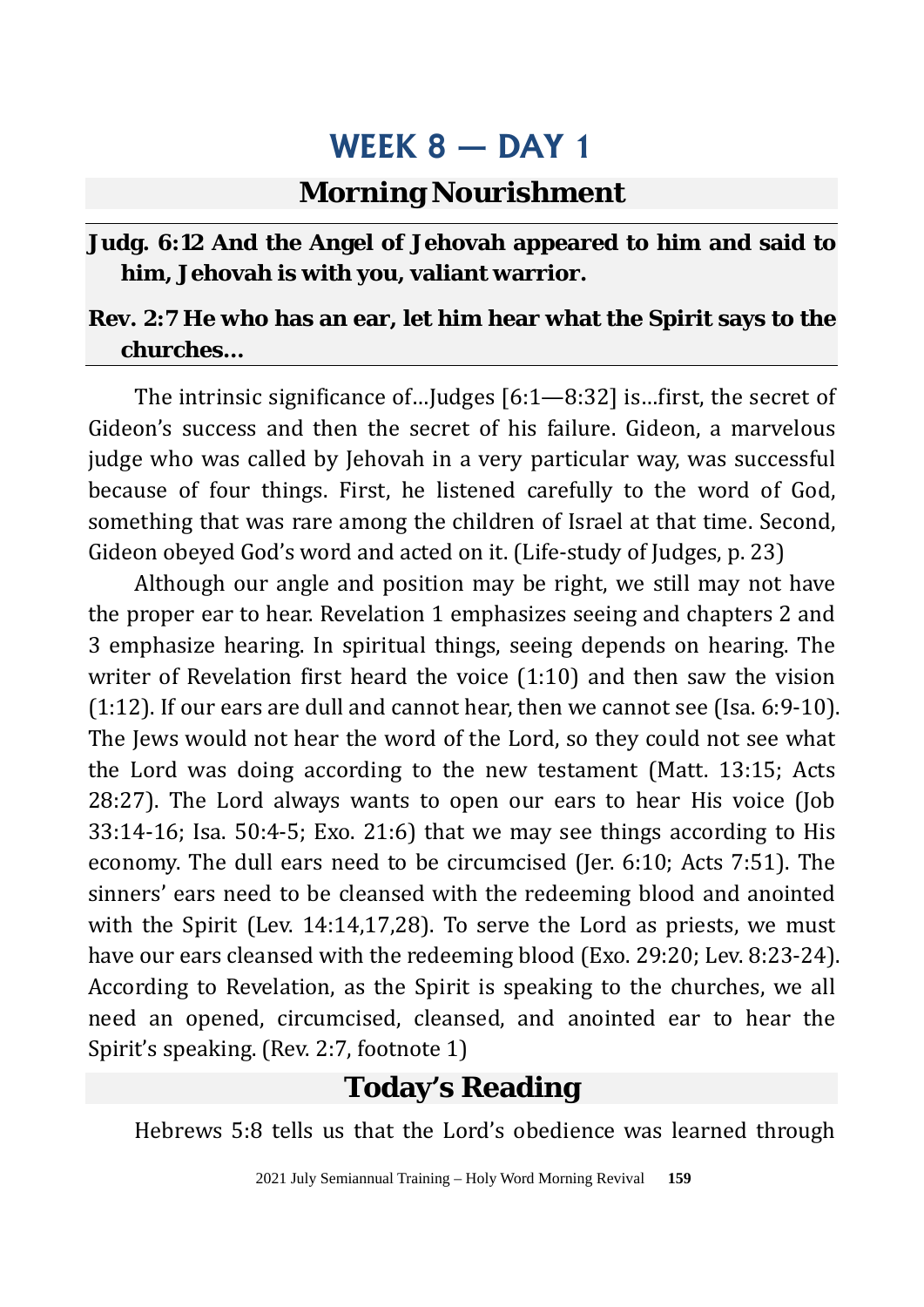suffering….True submission is found when there is still obedience in spite of suffering. A man's usefulness is not in whether he has suffered, but in whether he has learned obedience in suffering. Only those who are obedient to God are useful. If the heart is not softened, the suffering will not go away. Our way is the way of manifold sufferings. A man who yearns after ease and enjoyment is of no use. We must all learn to be obedient in sufferings. When the Lord came to the earth, He did not bring obedience with Him; rather, He learned it through sufferings. (CWWN, vol. 47, "Authority and Submission," p. 146)

[The law's righteous requirement is] not consciously kept by us through our outward endeavoring but spontaneously and unconsciously fulfilled in us by the inward working of the Spirit of life. The Spirit of life is the Spirit of Christ, and Christ corresponds with the law of God. This Spirit within us spontaneously fulfills all the righteous requirements of the law through us when we walk according to Him. (Rom. 8:4, footnote 1)

There are two aspects of the law—the aspect of the letter and the aspect of the Spirit. "The letter kills, but the Spirit gives life" (2 Cor. 3:6). If our attitude in coming to the law is to care only for the commandments in letters, we will have the law in the aspect of the killing letter. However, if we take every part of the law—all the commandments, ordinances, statutes, precepts, and judgments—as the word breathed out by the God whom we love, we will have the law in the aspect of the life-giving Spirit. The function of the law also has two aspects. On the negative side, the law exposes man's sin (Rom. 3:20b; 7:7b) and subdues sinners before God (Rom. 3:19). It also guards God's chosen people in its custody that they might be conducted to Christ (Gal. 3:23-24). On the positive side, as God's living testimony, the law functions to minister the living God to His seekers (Psa. 119:2, 88), and as God's living word, the law functions to dispense God Himself as life and light into those who love the law (vv. 25, 116, 130). (Psa. 119:50, footnote 1)

Further Reading: Life-study of Judges, msg. 5; CWWN, vol. 47, "Authority and Submission," ch. 5; CWWL, 1985, vol. 5, "The Way to Practice the Lord's Present Move," chs. 2, 6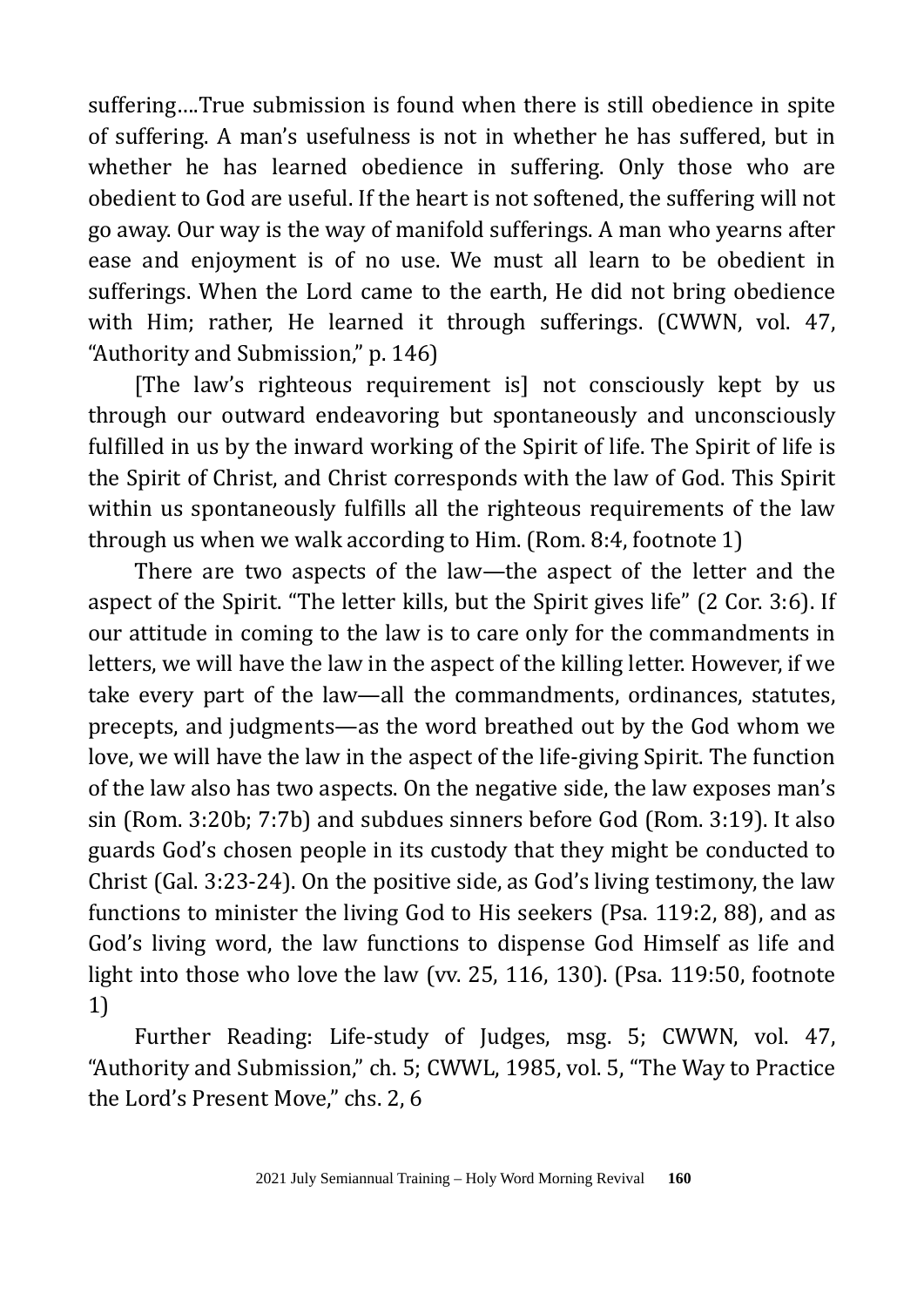#### **Morning Nourishment**

**Judg. 6:25-26 And that night Jehovah said to him,…Tear down the altar of Baal that belongs to your father, and cut down the Asherah that is beside it. And build an altar to Jehovah your God upon the top of this stronghold in the ordered manner…**

#### **34 And the Spirit of Jehovah clothed Gideon; and he blew the trumpet, and the Abiezrites were called up behind him.**

[The third factor of Gideon's success was that] he tore down the altar of Baal and cut down the Asherah (Judg. 6:25-28). This touched God's heart. In the degradation of Israel, God hated the idols to the uttermost. God as the genuine Husband regarded all the idols as men with whom His wife Israel had committed harlotry. Fourth, by tearing down the altar of Baal and cutting down the Asherah that belonged to his father, Gideon sacrificed his relationship with his father and his enjoyment of society. Because of what he had done, the men of the city of Ophrah contended with him and even wanted to kill him (vv. 28-30). For Gideon to do such a thing for God required that he sacrifice his own interests, and his sacrifice was a strong factor of his success. (Life-study of Judges, p. 23)

#### **Today's Reading**

As a result of these four factors, Gideon received a reward: the economical Spirit came upon him (Judg. 6:34). Hence, he became powerful and with only three hundred men defeated two princes and two kings (7:25; 8:10-12). With Gideon we have a picture of a man who lived in union with God, a God-man, to fulfill God's word and to carry out God's economy. (Judg. 6:27, footnote 1)

After one has consecrated himself in his heart, he still needs to tear down the idols as an outward testimony. We need to be aware of ourselves, our family, and those with whom we have contact. Anything that occupies equal standing with God should be torn down. Only those who have seen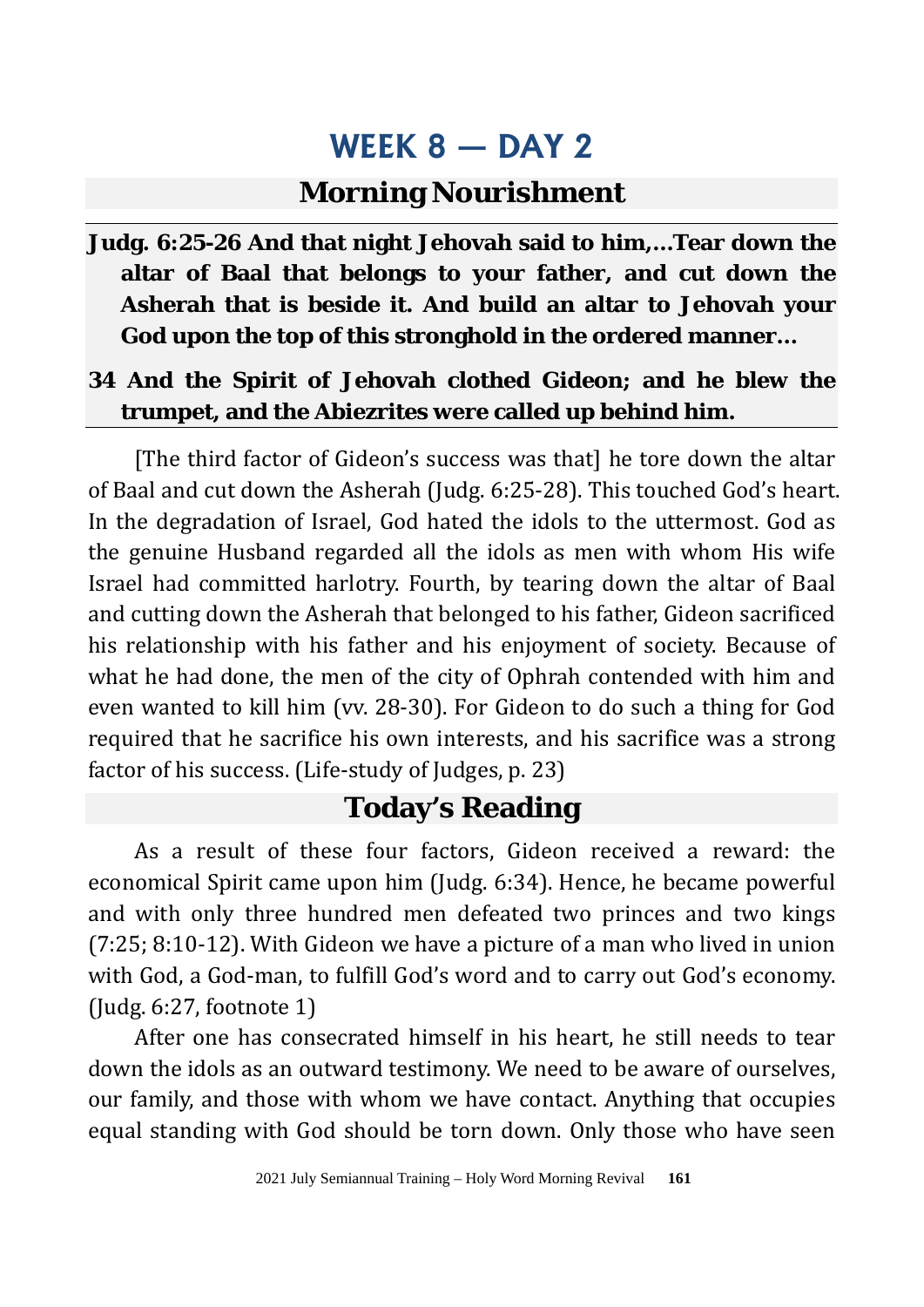God know what an idol is. Only those who have seen the Angel of God, who is the Lord, know that anything besides the Lord is an idol. Only after one has seen the Angel of God will he realize that the wooden image is not God.

After having passed through these four steps, the Holy Spirit came upon Gideon. The filling of the Holy Spirit does not come as a result of prayer for power. When a man stands in the proper condition, the Holy Spirit will come upon him. (CWWN, vol. 11, p. 772)

[One] point of the up-to-date way to practice the Lord's present move is to be filled…, not with culture, religion, or education but with the Spirit, who is the ultimate consummation of the processed Triune God. We need to be filled with such a Spirit inwardly and outwardly, essentially and economically, for life and for work. We should remember that we are not filled once for all. What Christ has accomplished is once for all, but what we have to experience is not. Time after time, day after day, morning after morning, evening after evening, all day long, we have to experience being filled with this wonderful, all-inclusive, processed, consummated Spirit for our entire lives. Every day in the morning the first thing we have to pray is, "Lord, fill me afresh. Fill me, Lord. Fill me with Yourself as the consummated Spirit. I like to have You filling me up within and without. I want to be wrapped up and mingled with You."

We preach the gospel and teach the truths by diving into the Word. By diving into "the gold bar" we will be enabled and equipped to preach and to teach. Whatever we are filled with inwardly is what we will utter….We have the Recovery Version of the New Testament, the Life-studies, The Conclusion of the New Testament, and the Truth Lessons….We need to get ourselves saturated, infused, filled, and soaked with all the truths contained in these writings. Then whenever we speak, we will speak the truth. (CWWL, 1985, vol. 5, "The Way to Practice the Lord's Present Move," pp. 484-486)

Further Reading: CWWN, vol. 11, pp. 743-753, 757-760, 770-774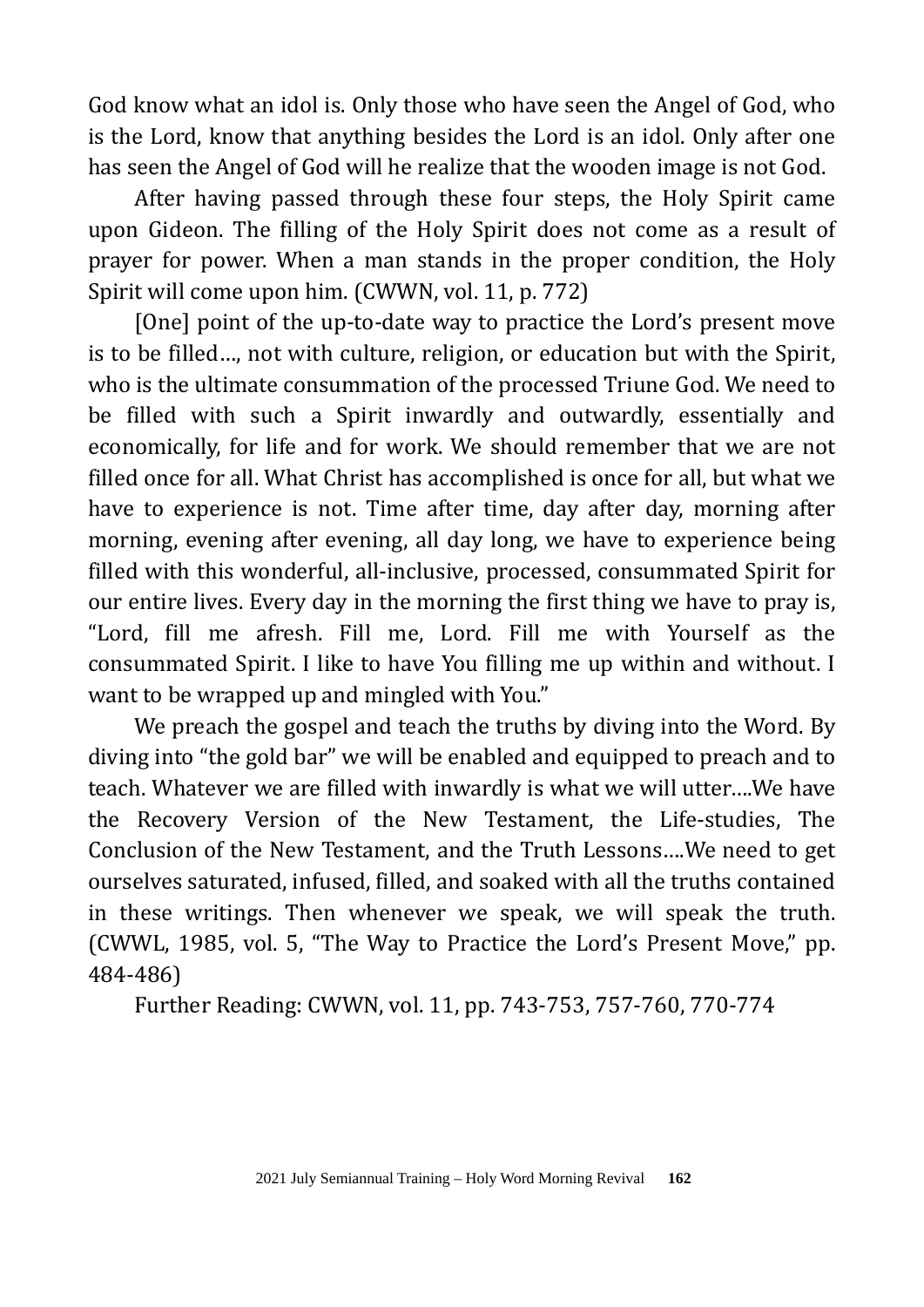#### **Morning Nourishment**

- **Judg. 6:15 …[Gideon] said to Him, Please, Lord, by what way can I save Israel? My clan here is the poorest in Manasseh, and I am the least in my father's house.**
- **Acts 26:19 Therefore, King Agrippa, I was not disobedient to the heavenly vision.**
- **Ezek. 14:7 …Every man…who separates himself from Me and sets up his idols in his heart…**

[To] enter into this victorious life…we must know the self thoroughly. We must see that the self deserves only to die.... Our end is God's beginning. We cannot receive the victory of Christ if we still have hope in our self. Christ is living in us, but we have not given Him the ground to rule over us and reign within us.

It is easy to be humble before God, but it is very difficult to be humble before man in comparison with others. Saying, "I am the least" is easy, but saying, "I am the least in my father's house" is not easy. Saying, "My family is poor" is easy, but saying, "My family is poor in Manasseh" is not easy (Judg. 6:15). The overcomers do not see the shining on their own faces, though others may see it. All those who see the shining on their own faces through a mirror are not overcomers…. The overcomers have the reality of an overcomer rather than the name of an overcomer. (CWWN, vol. 11, pp. 745, 771)

#### **Today's Reading**

No one can work without seeing a vision, [a heavenly vision of the Lord]. If one has the vision, though he may encounter difficulties, he will still reach his goal. When we have the Lord's word, we can cross to the other side.

We need to offer up ourselves, even what we regard to be the least, to the hand of God. It does not matter whether we see ourselves as big or as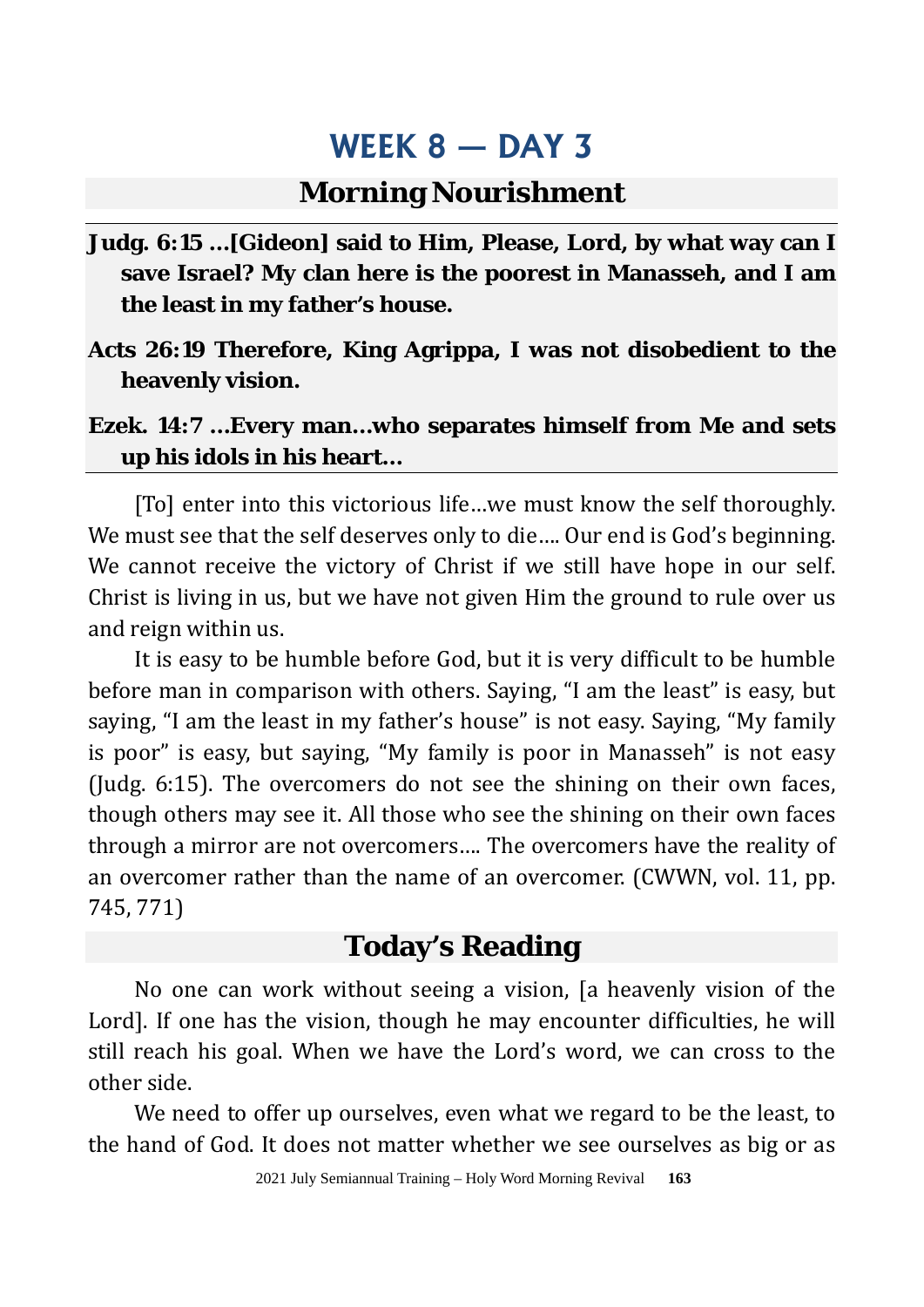small. If we do not put ourselves in the hand of God, both are equally futile. All living sacrifices that are according to God's will are acceptable to God. The overcomers were called by God.

The blowing of the trumpet (Judg. 6:34) is a call for others to join the ranks of the overcomers. Overcomers should not act independently. We should separate ourselves from the defeated ones, but we should not separate ourselves from the other overcomers.

In general all believers have financial difficulties. Perhaps this is because the things they formerly did were improper, things they now can no longer do. Or perhaps it is because of spiritual reasons, where God is behind the scene directing matters with some specific goal. God takes away our material possessions so that we will seek Christ that He may have the first place in all things. It is not impossible for a rich man to enter the kingdom of God, but it is difficult. It is not impossible for him to serve the Lord, but it is difficult. Cast your treasure in the dust, and Jehovah will be your treasure (Job 22:24-25). In the wilderness God dealt with the children of Israel by stripping them of all the earthly supply of food and clothing in order that they might know God's riches. When the earthly supply stops, the heavenly supply comes. Difficulty in material supplies comes for the purpose that we may seek to have Christ take the first place in all things and learn the lessons of faith. When difficulty comes, we should believe that it is from God and rejoice. But we should not hope for difficulties to come. If we do, Satan also can cause difficulties to be added to us.

The reason we lose our parents, husband, wife, children, and relatives is that God wants us to take Christ as our satisfaction. God takes these away from us in order that we would take Christ as Lord and allow Him to have the first place in us. God has no intention to deal with us severely; His intention is only for us to take Christ as Lord. To weep before the Lord is more precious than to be happy before men. What we find in the Lord is what cannot be found in our parents, wife, and children. (CWWN, vol. 11, pp. 771-772, 748-749)

Further Reading: CWWL, 1954, vol. 1, pp. 417-418; CWWL, 1954, vol. 4, pp. 517-521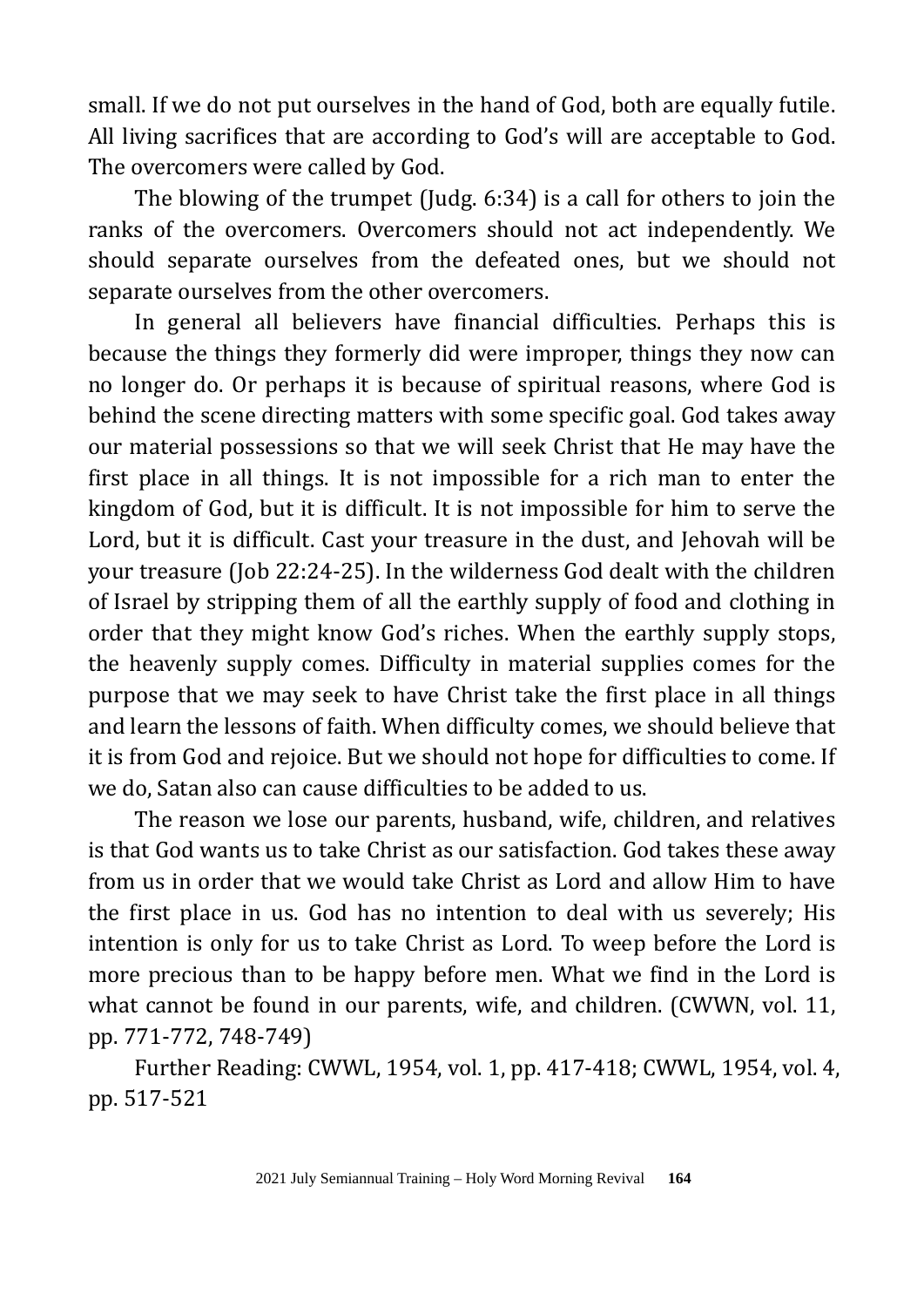### **Morning Nourishment**

**Judg. 7:4-7 Then Jehovah said to Gideon, The people are still too many….So he brought the people down to the water…. And the number of those who lapped the water into their mouth with their hand was three hundred men…. And Jehovah said to Gideon, Through the three hundred men who lapped I will save you, and I will deliver Midian into your hand. But let all the other people go…**

The selection of the three hundred in Judges 7:2-7 also stresses the sacrifice of our personal interests and enjoyment for God's purpose. When Gideon blew the trumpet to call the people to fight against the Midianites, thirty-two thousand responded. God said that those who were with Gideon were too many for God to deliver Midian into their hand, for Israel might have vaunted himself against God, saying, "My own hand has saved me" (v. 2). By telling Gideon that he had too many people, God was indicating that He would fight for them. First, twenty-two thousand went home because they were afraid (v. 3). Then Jehovah tested the remaining ten thousand by bringing them to the water to drink. Those who bowed down on their knees and lapped as a dog laps were sent home (v. 5). Only the three hundred who lapped the water into their mouths with their hands were chosen by God for the battle against Midian (v. 6). Jehovah told Gideon that through the three hundred men who lapped in that way, He would save them from Midian. Like Gideon, these three hundred were willing to sacrifice in order to be used by God. (Life-study of Judges, pp. 23-24)

### **Today's Reading**

The first selection resulted in twenty-two thousand people leaving. They left because…they wanted to glorify themselves. We are willing to give up our life but not to give up our glory. Not only do we have to overcome Satan, we have to overcome ourselves as well. God wants only those who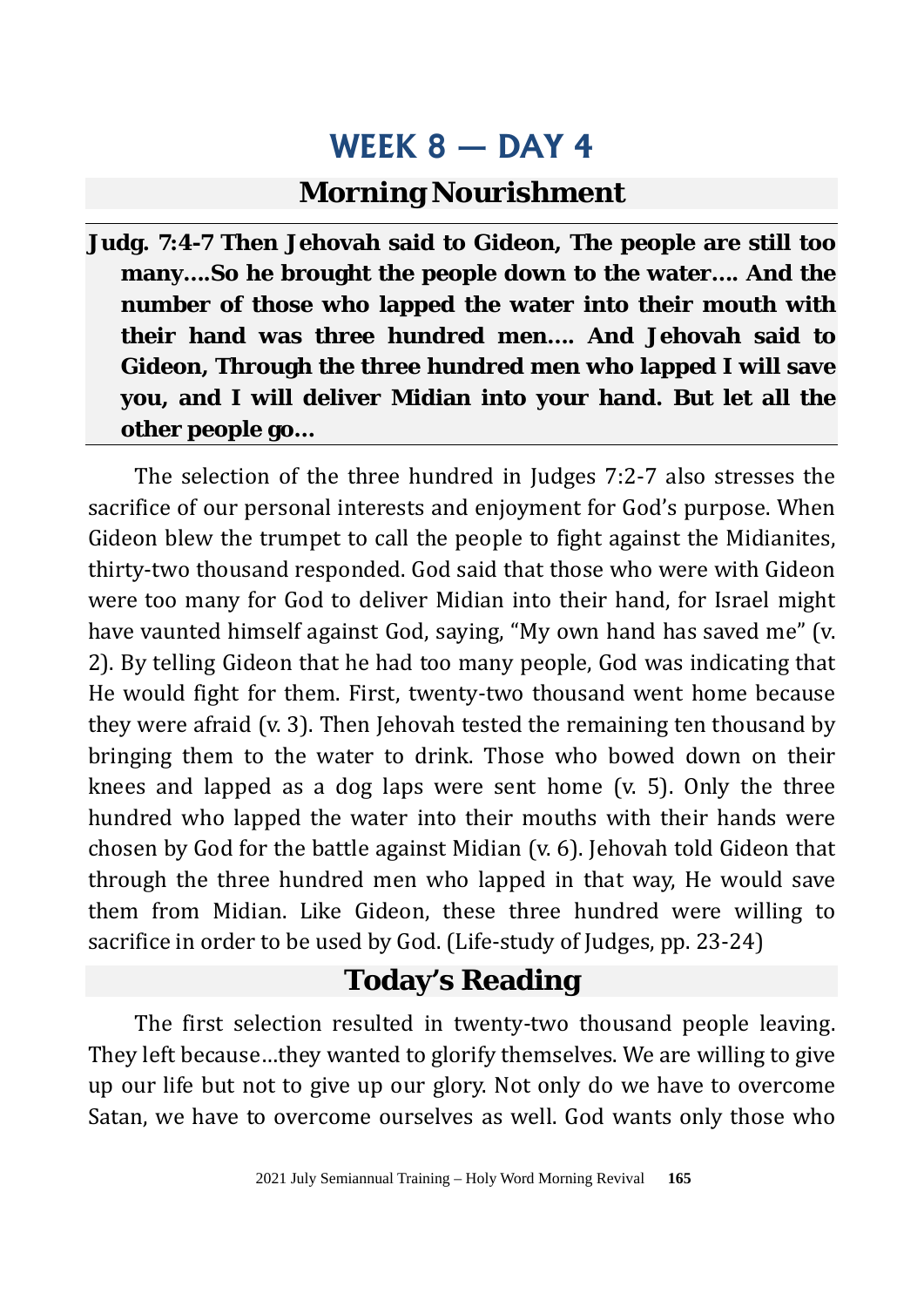will work for Him without boasting about it. After working for God, we should merely say, "We are unprofitable slaves" (Luke 17:10)….God cannot divide His glory between Him and us. If we still expect anything for ourselves, we will be eliminated. These ones also left…because they were fearful and afraid (Judg. 7:3)….One must not love himself but must endure suffering. The greatest suffering is not material but spiritual. Whoever wants to glorify himself and is fearful and afraid will be eliminated. Overcoming does not depend on the number of people but on knowing God.

The [second] selection…was based on a very small matter, that of drinking. A small matter always exposes what we are. In those days both the Jews and the Arabs carried their luggage on their backs when they traveled. There were two ways to drink water along the way. One was to put down the luggage and kneel, bowing down to the ground to drink with the mouth. The other was to leave the luggage on the back and drink by putting the hand to the mouth…. Among the ten thousand, nine thousand and seven hundred drank with their mouths directly to the water, while three hundred drank by putting water in their hand to the mouth. Those who drank directly with their mouths were eliminated by God. Those who drank by bringing water in their hand to the mouth were selected by God. A person who has the chance to indulge himself but who will not do so is one who has been dealt with by the cross. This kind of person can be used by God. God can only use those who are willing to be unconditionally dealt with by the cross.

The three conditions by which God selects the overcomers are: (1) being absolute for God's glory, (2) being afraid of nothing, and (3) allowing the cross to deal with the self. One can judge for himself if he is an overcomer. God will test us, and we will be exposed as to whether or not we are overcomers. Only those who know the victory of the cross will be able to maintain the victory of the cross. (CWWN, vol. 11, pp. 772-774)

Further Reading: CWWL, 1986, vol. 1, "Elders' Training, Book 7: One Accord for the Lord's Move," chs. 1, 6, 8; CWWL, 1965, vol. 3, "The Heavenly Vision," ch. 6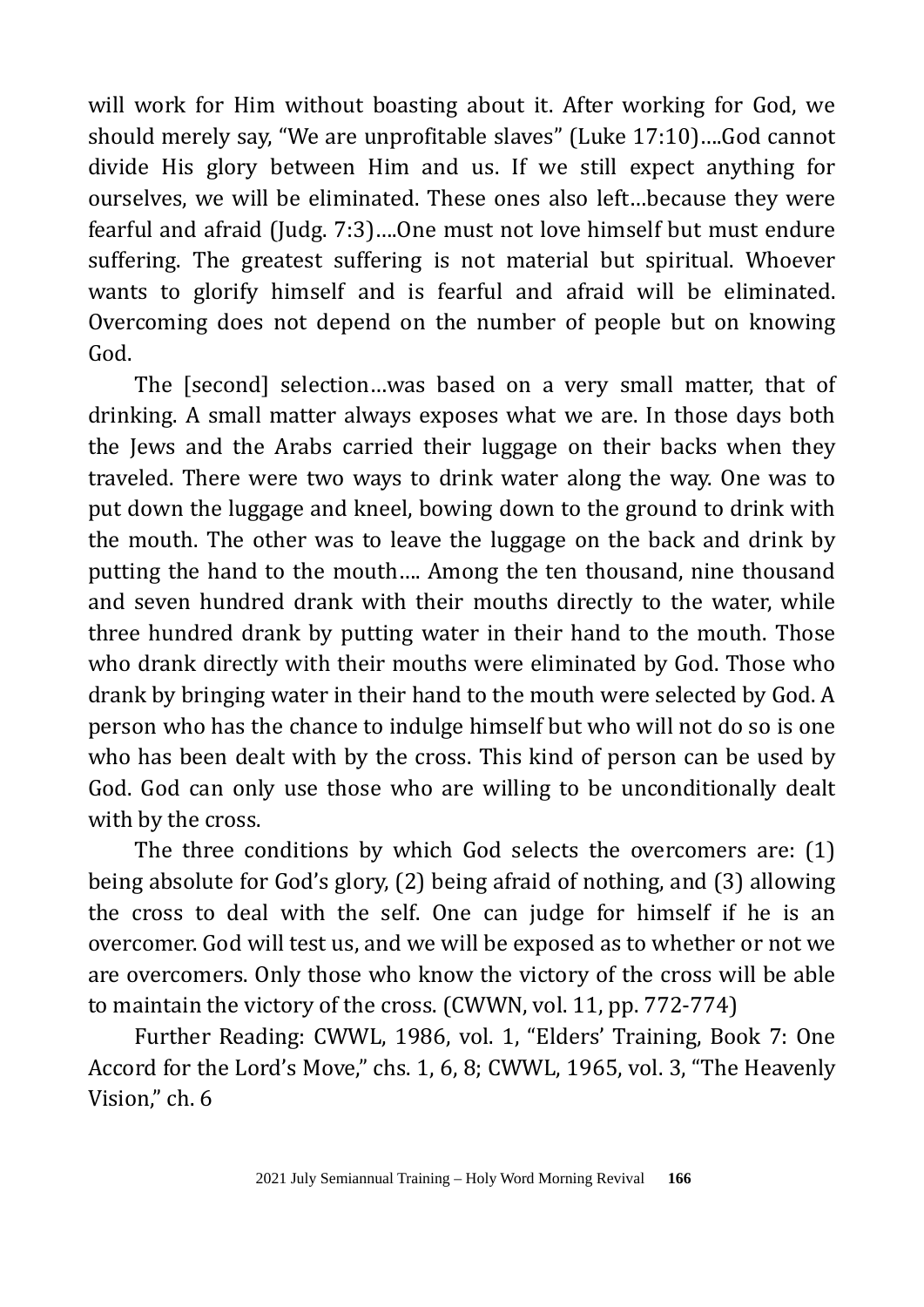#### **Morning Nourishment**

- **Judg. 7:13-14 …There was this round loaf of barley bread tumbling through the camp of Midian….This is nothing else but the sword of Gideon….God has delivered Midian and all the camp into his hand.**
- **1 Cor. 10:17 Seeing that there is one bread, we who are many are one Body; for we all partake of the one bread.**

#### **12:24…But God has blended the body together…**

According to Judges 7:9 through 15, Gideon heard the account of a dream in the camp of Midian. [In verses 13-14] one of the Midianites recounted a dream to his companion…. His companion responded by saying that this was nothing else than the sword of Gideon and that God had delivered Midian and all the camp into Gideon's hand. When Gideon heard the account of the dream and its interpretation, he worshipped, returned to the camp of Israel, and said, "Arise, for Jehovah has delivered the camp of Midian into your hand" (v. 15).

Gideon divided the three hundred men into three companies and put trumpets into their hands, as well as empty pitchers, with torches inside the pitchers (v. 16). They blew the trumpets and shattered the pitchers. Then, holding the torches in their left hands and the trumpets in their right hands, they cried out, "A sword for Jehovah and for Gideon!" (vv. 19-20). Then the whole camp of the Midianites ran off, and they shouted and fled. (Life-study of Judges, p. 29)

#### **Today's Reading**

God gave Gideon three hundred men and made them one body. Individual victory is not proper. Gideon and those three hundred men moved together and acted in one accord. All of their flesh was cut off, so they could be one. This is the oneness in the Spirit and a living in the Body. (CWWN, vol. 11, p. 774)

A barley loaf…is a loaf of the resurrected Christ who can never be

2021 July Semiannual Training – Holy Word Morning Revival **167**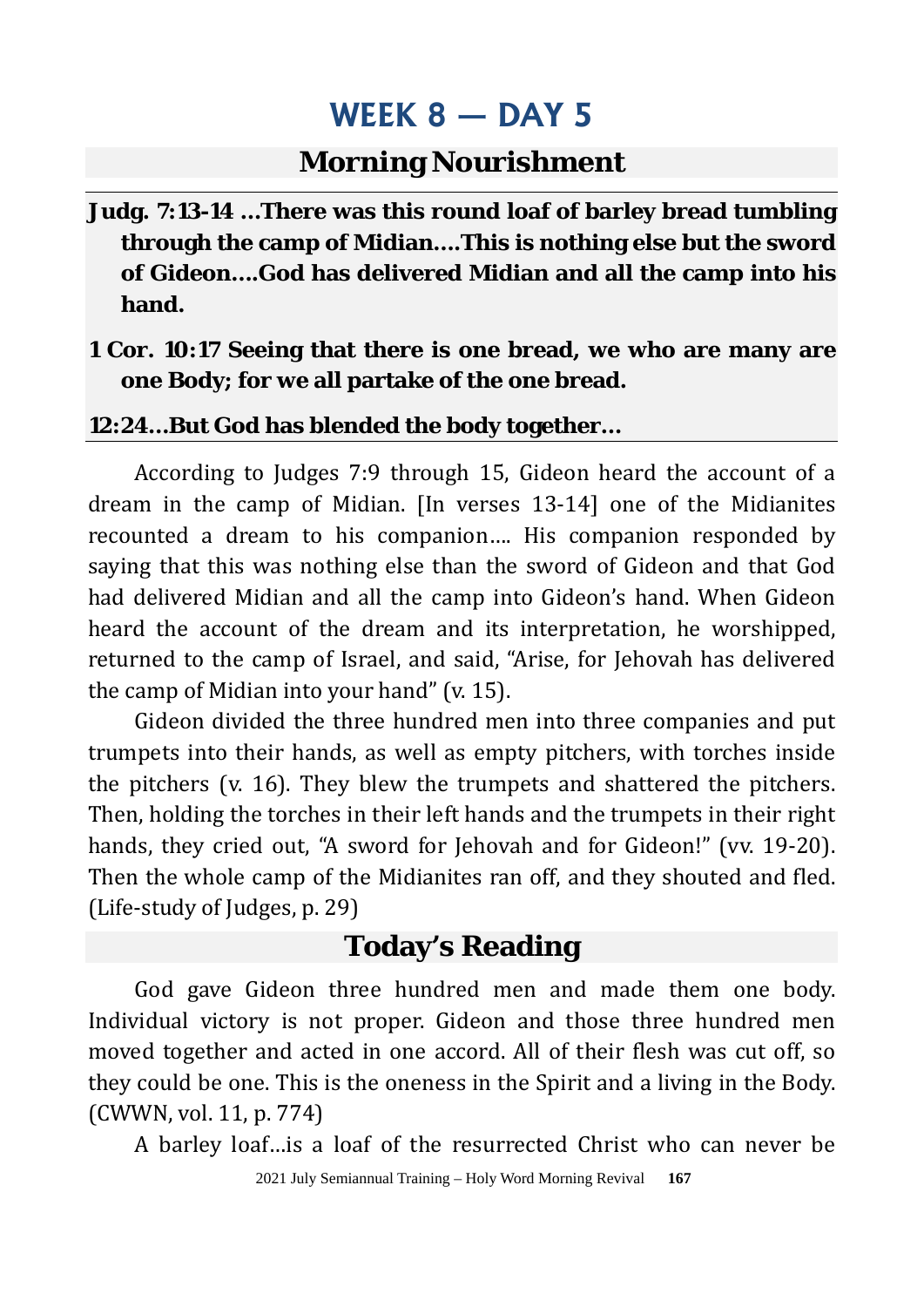limited….You say that you cannot meet the situation. This is right. You surely cannot. But there is One who can—the One who is the barley. A barley loaf is within you; a little bit of the resurrected Christ is in you—that is good enough. (CWWL, 1961-1962, vol. 4, "The All-inclusive Christ," p. 236)

Paul's thought of the church being one bread [1 Cor. 10:17] was not his own invention; rather, it was taken from the Old Testament. The meal offering in Leviticus 2:4 consisted of cakes made of fine flour mingled with oil. Every part of the flour was mixed, or mingled, with the oil. That is blending. Paul tells us that the church is a bread, a cake, made of fine flour…. John 12:24 says that Christ is the one grain of wheat who fell into the earth and died and grew up in resurrection to produce many grains, which are we, His believers. We are the many grains so that we may be ground into fine flour for making the cake, the bread, of the church. Here we can see the thought of blending in the Bible.

[First Corinthians 12:24] says clearly that God has blended all the believers together. But where is the blending in the recovery? We may think that the coordination in the church is the reality of the blending. However, I must tell you that even the coordination in the church is not the reality of the Body of Christ. To be in the reality of the Body of Christ, we need to be absolutely in the resurrection life of Christ. We do have some good coordination in the local churches. However, I would ask, "Is this kind of coordination carried out by the natural life or in resurrection?" To be in resurrection means that our natural life is crucified, and then the God-created part of our being is uplifted in resurrection to be one with Christ in resurrection. It is common today that in the local churches what we can see is mostly the "church" in its meetings, activities, works, and services. But we cannot see much of the reality of the Body of Christ in resurrection, that is, in the Spirit, in the pneumatic Christ, and in the consummated God. (CWWL, 1994-1997, vol. 1, "The Practical Points concerning Blending," pp. 112-113)

Further Reading: CWWL, 1961-1962, vol. 4, "The All-inclusive Christ," chs. 5-6; CWWL, 1994-1997, vol. 1, "The Practical Points concerning Blending," chs. 2-4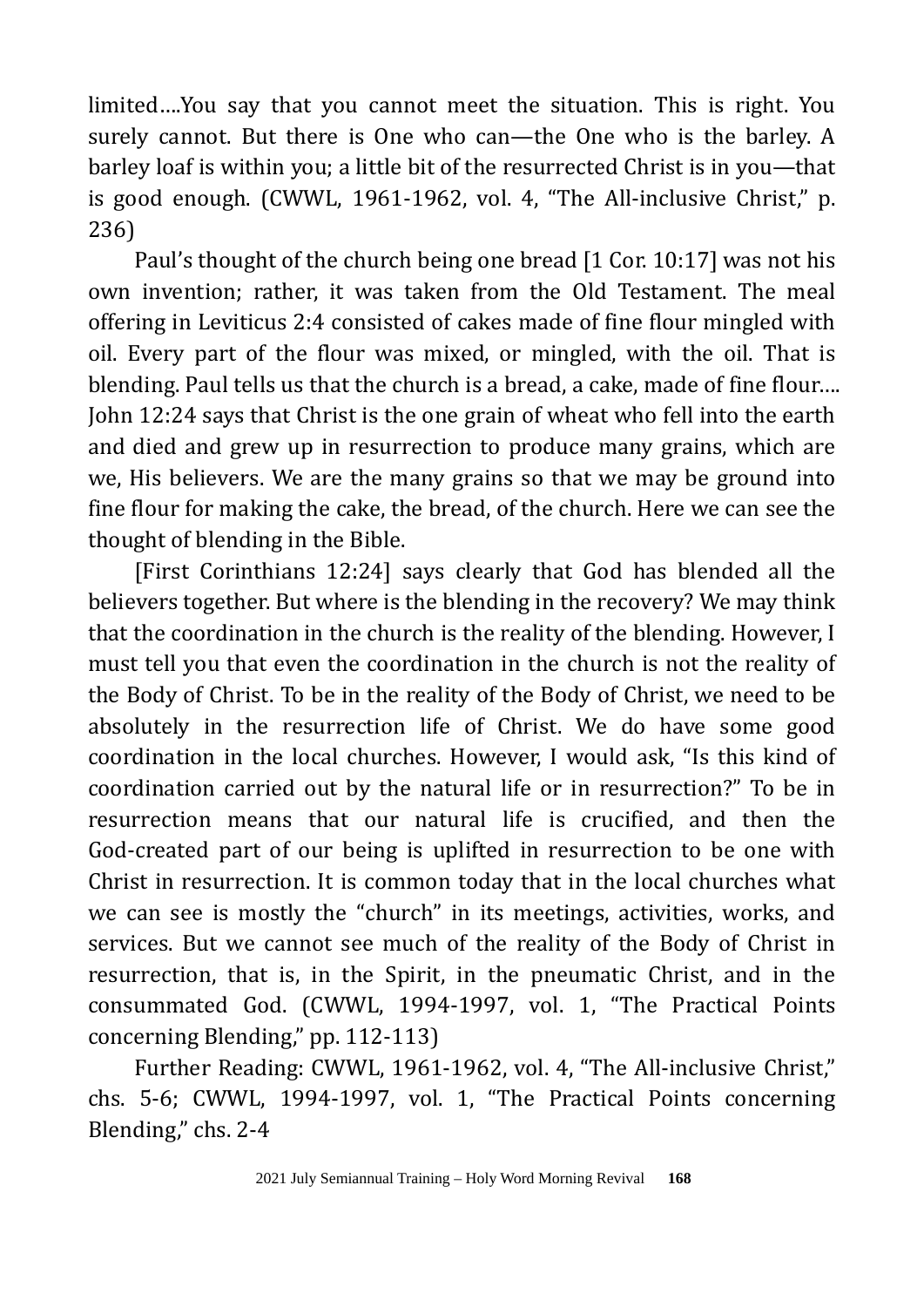#### **Morning Nourishment**

- **Rom. 2:4 Or do you despise the riches of His kindness and forbearance and long-suffering, not knowing that God's kindness is leading you to repentance?**
- **Gal. 5:16 But I say, Walk by the Spirit and you shall by no means fulfill the lust of the flesh.**
- **Judg. 8:23 But Gideon said to them, I will not rule over you…. Jehovah will rule over you.**

After his great success—the greatest success in all the cycles of Israel's history recorded in Judges—Gideon had a terrible failure. The secret of his failure comprises three factors. First, Gideon was not kind. He killed those countrymen who did not support him (Judg. 8:16-17), breaking the sixth commandment of God (Exo. 20:13). Second, he indulged in the lust of the flesh, not exercising any restriction over his fleshly lust. This is indicated by Judges 8:30, which tells us that Gideon had seventy sons, "for he had many wives." In addition, his concubine who was in Shechem also bore him a son (v. 31). By this Gideon broke the seventh commandment (Exo. 20:14). Third, although he did a good thing in refusing to rule over the people (Judg. 8:22-23), he coveted the spoil of his people, and they surrendered it to him (v. 24). (Life-study of Judges, p. 24)

### **Today's Reading**

Gideon's indulgence in sex and his greediness for gold led to idolatry. Greediness is idolatry (Col. 3:5), and both fornication and greediness are linked to idol worship (Eph. 5:5). Even King Solomon, who began as a God-fearing and God-loving person, eventually became an idol worshipper through his many foreign wives (1 Kings 11:4). Gideon made an ephod with the gold he had taken from the people, and this ephod became an idol to the children of Israel (Judg. 8:27). As a result, Gideon's family and the entire society of Israel were corrupted. Gideon began by tearing down the altar of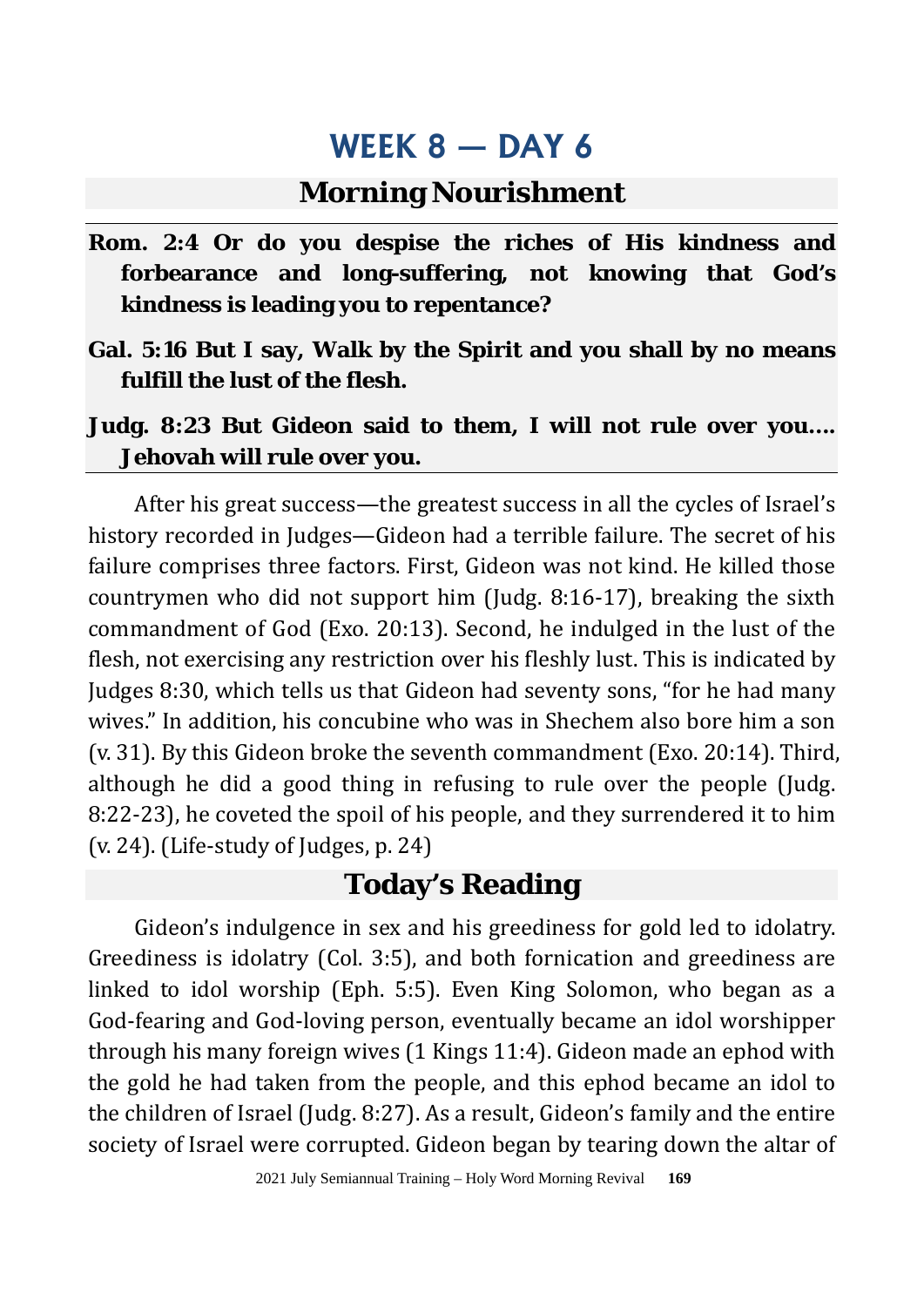Baal and its idol, but after his success he built something idolatrous. This failure canceled all his success…. His failure shows us that we need to exercise strict control in dealing with the matters of sex and wealth…. Any indulgence in these things will cause our enjoyment of Christ to be annulled.

The intrinsic significance of the fifth and sixth cycles of Israel's miserable history (8:33—10:5; 10:6—12:15) consists of Israel's forsaking God and joining herself to idols. This means that Israel divorced God, her legitimate Husband, and went after many idols. Man's forsaking of God began in Genesis 3….To take the tree of knowledge is actually to marry Satan and divorce God.

Gideon's failure was due to his forsaking of God and his joining himself to Satan….When he joined himself to Satan, the issue was murder. He also indulged in the flesh, coveted, and committed idolatry. This issued in the corruption of his family and the entire society of Israel. To go along with Satan is to enter into the ambition that was present in Satan when he fell. He wanted to ascend to the throne; he wanted to be like the Most High (Isa. 14:13-14). Hence, to forsake God and join with Satan is to enter into the intrinsic ambition within this evil one.

In family life, whenever a husband and a wife love the Lord and reject everything other than Him, their married life will be wonderful. But once a husband or wife begins to love something else in place of the Lord, their married life and family life become chaotic.

We have no right to divorce the Lord; we have no basis to forsake Him. We must take Him, love Him, honor Him, respect Him, regard Him, exalt Him, and cling to Him, rejecting Satan to the uttermost. Then we will be blessed. If we love the Lord and hate Satan, we will be blessed…. Psalm 33:12 says, "Blessed is the nation whose God is Jehovah." Blessed is everyone—nation, society, group, and individual—whose Lord, Head, King, and Husband is Jehovah. (Life-study of Judges, pp. 24-25, 33-35)

Further Reading: Life-study of Judges, msgs. 6-8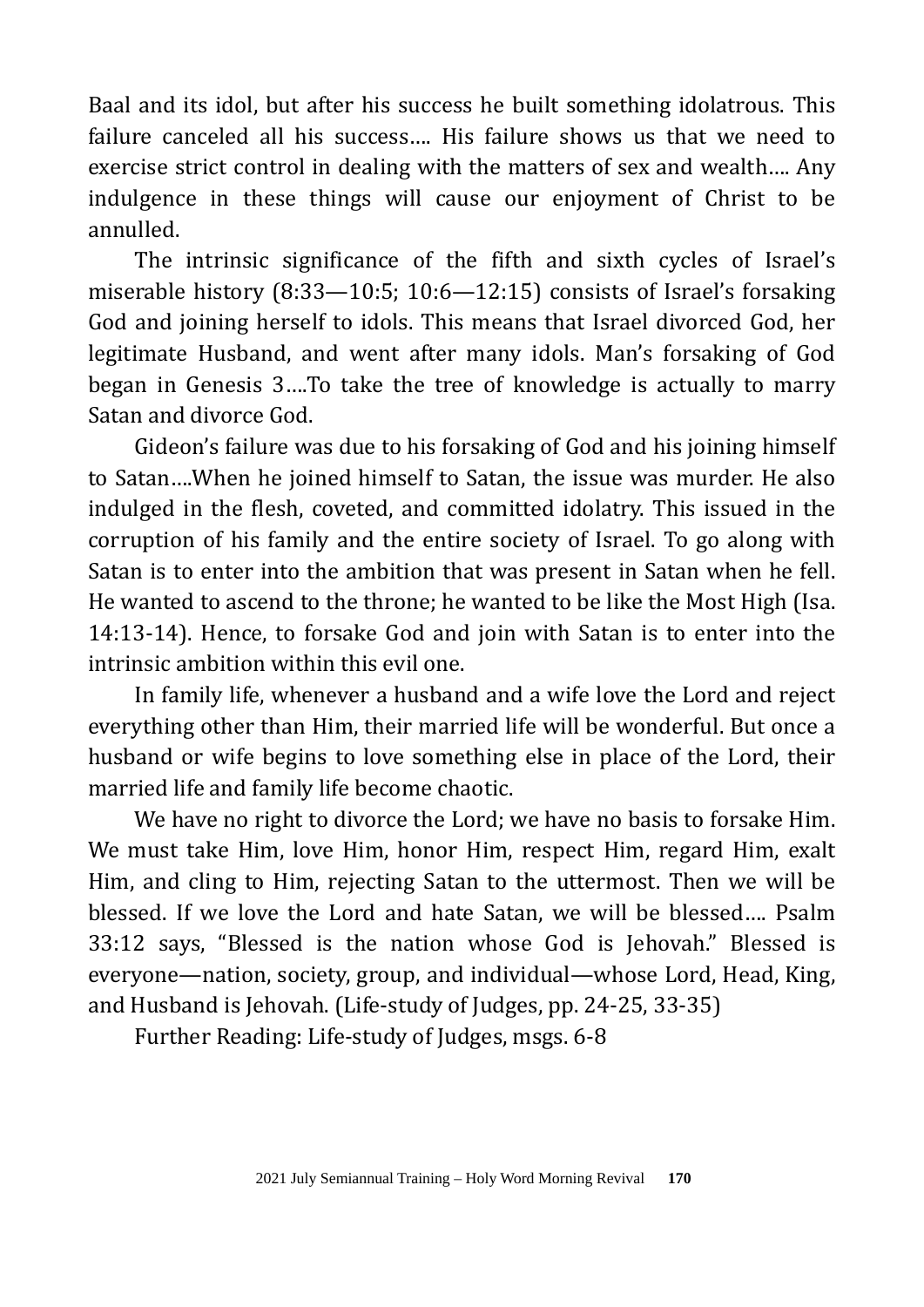# **‹‹ WEEK 8 — HYMN ››**

### **Hymns, #899 The work is Thine, O Christ our Lord**

#### **Service — By being Buried**

1 The work is Thine, O Christ our Lord, The cause for which we stand; And being Thine, 'twill overcome Its foes on every hand. Yet grains of wheat, before they grow, Are buried in the earth below; All that is old doth perish there To form a life both new and fair: So too are we from self and sin made free. 2 Through suff'ring Thou, O Christ, didst go Unto Thy throne above, And leadest now the selfsame way Those true in faith and love; So lead us, then, though suff'rings wait, To share Thy kingdom's heav'nly state; Thy death has broken Satan's might, And leads the faithful to the light; Eternal light, from darkness into light. 3 Thou hast, O Savior, led the way Through agony and death; O give, we pray, yet more and more Thy Spirit's living breath! Send messengers o'er land and sea

To bring Thy children all to Thee;